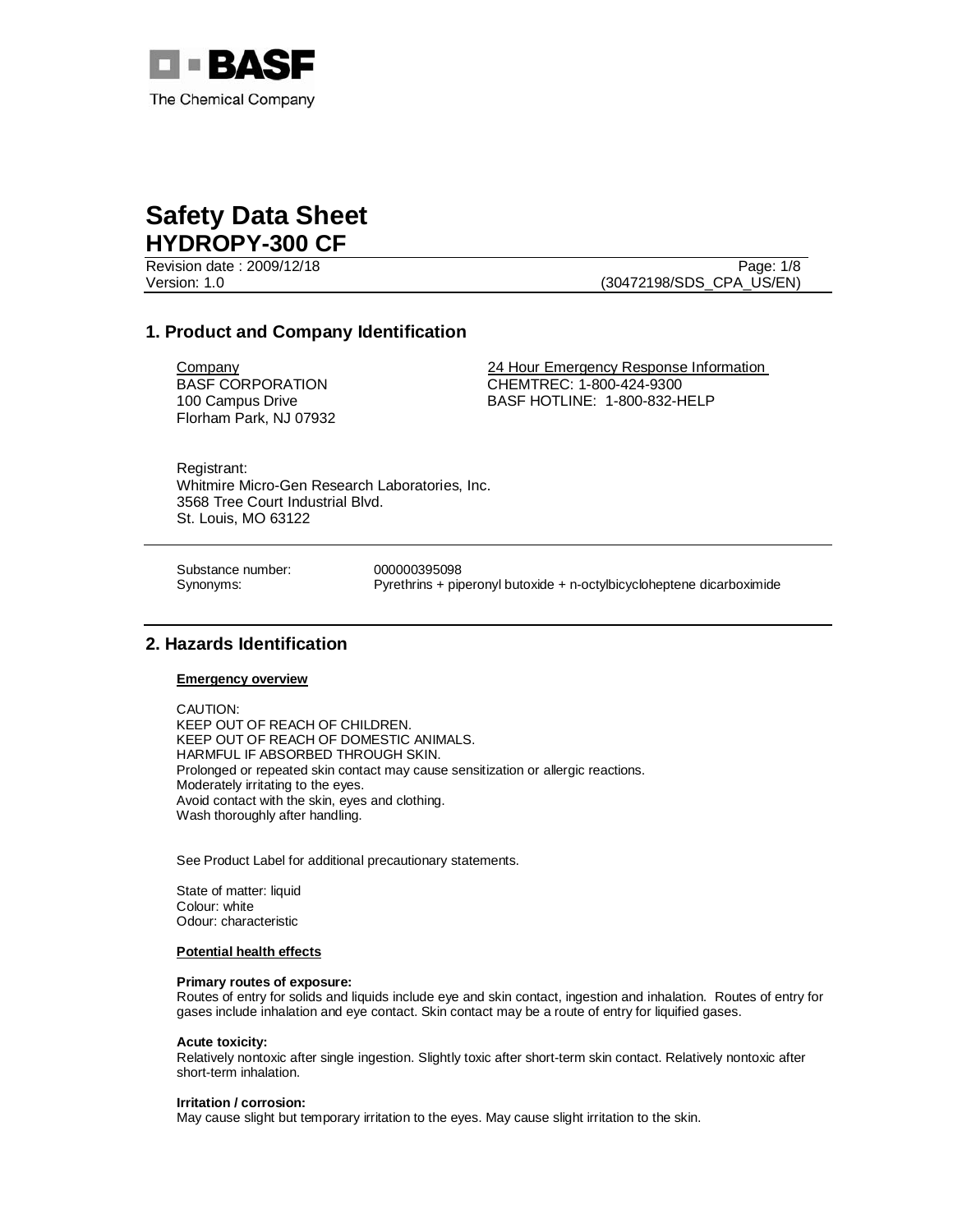Revision date : 2009/12/18 Page: 2/8

Version: 1.0 (30472198/SDS\_CPA\_US/EN)

## **Sensitization:**

Caused skin sensitization in animal studies.

## **Potential environmental effects**

# **Aquatic toxicity:**

Very toxic (acute effect) to aquatic organisms.

# **3. Composition / Information on Ingredients**

| <b>CAS Number</b> | Content (W/W) | <b>Chemical name</b>                 |
|-------------------|---------------|--------------------------------------|
| 8003-34-7         | $3.0 \%$      | Pyrethrins                           |
| $51-03-6$         | 6.0 %         | Piperonylbutoxide                    |
| 113-48-4          | $10.0\%$      | n-Octyl bicycloheptene dicarboximide |
|                   | $\leq$ 81.0 % | Proprietary ingredients              |

# **4. First-Aid Measures**

#### **General advice:**

First aid providers should wear personal protective equipment to prevent exposure. Remove contaminated clothing. Move person to fresh air. If person is not breathing, call 911 or ambulance, then give artificial respiration, preferably mouth-to-mouth if possible. Call a poison control center or physician for treatment advice. Have the product container or label with you when calling a poison control center or doctor or going for treatment.

### **If inhaled:**

Remove the affected individual into fresh air and keep the person calm.

#### **If on skin:**

Rinse skin immediately with plenty of water for 15 - 20 minutes.

### **If in eyes:**

Hold eyes open and rinse slowly and gently with water for 15 to 20 minutes. Remove contact lenses, if present, after first 5 minutes, then continue rinsing.

## **If swallowed:**

Never induce vomiting or give anything by mouth if the victim is unconscious or having convulsions. Do not induce vomiting. Have person sip a glass of water if able to swallow.

# **5. Fire-Fighting Measures**

Flash point:  $> 200 °F$ 

# **Suitable extinguishing media:**

foam, dry extinguishing media, carbon dioxide, water spray

#### **Hazards during fire-fighting:**

carbon monoxide, carbon dioxide, nitrogen dioxide, nitrogen oxide, If product is heated above decomposition temperature, toxic vapours will be released. The substances/groups of substances mentioned can be released in case of fire.

#### **Protective equipment for fire-fighting:**

Firefighters should be equipped with self-contained breathing apparatus and turn-out gear.

### **Further information:**

Evacuate area of all unnecessary personnel. Contain contaminated water/firefighting water. Do not allow to enter drains or waterways.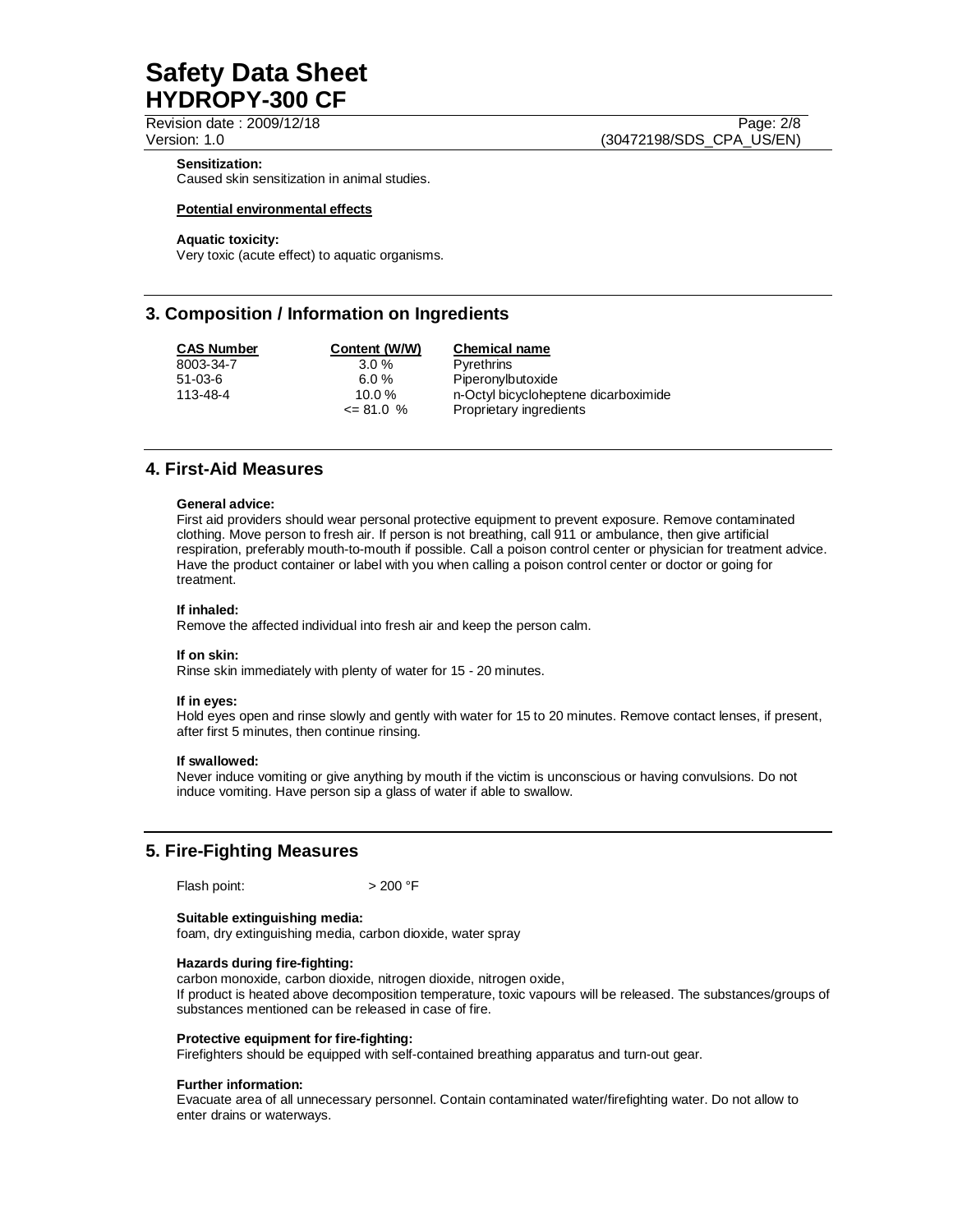Revision date : 2009/12/18 Page: 3/8

# **6. Accidental release measures**

#### **Personal precautions:**

Take appropriate protective measures. Clear area. Shut off source of leak only under safe conditions. Extinguish sources of ignition nearby and downwind. Ensure adequate ventilation. Wear suitable personal protective clothing and equipment.

#### **Environmental precautions:**

Do not discharge into the subsoil/soil. Do not discharge into drains/surface waters/groundwater. Contain contaminated water/firefighting water. A spill of or in excess of the reportable quantity requires notification to state, local and national emergency authorities. This product is regulated by CERCLA ('Superfund').

#### **Cleanup:**

Dike spillage. Pick up with suitable absorbent material. Spilled substance/product should be recovered and applied according to label rates whenever possible. If application of spilled substance/product is not possible, then spills should be contained, solidified, and placed in suitable containers for disposal. After decontamination, spill area can be washed with water. Collect wash water for approved disposal.

# **7. Handling and Storage**

## **Handling**

### **General advice:**

RECOMMENDATIONS ARE FOR MANUFACTURING, COMMERCIAL BLENDING, AND PACKAGING WORKERS. PESTICIDE APPLICATORS & WORKERS must refer to the Product Label and Directions for Use attached to the product. Provide good ventilation of working area (local exhaust ventilation if necessary). Keep away from sources of ignition - No smoking. Keep container tightly sealed. Protect against heat. Handle and open container with care. Do not open until ready to use. Once container is opened, content should be used as soon as possible. Provide means for controlling leaks and spills. Follow label warnings even after container is emptied. The substance/ product may be handled only by appropriately trained personnel. Avoid all direct contact with the substance/product. Avoid contact with the skin, eyes and clothing. Avoid inhalation of dusts/mists/vapours. Wear suitable personal protective clothing and equipment.

#### **Protection against fire and explosion:**

The relevant fire protection measures should be noted. Fire extinguishers should be kept handy. Avoid all sources of ignition: heat, sparks, open flame. Avoid extreme heat. Ground all transfer equipment properly to prevent electrostatic discharge. Electrostatic discharge may cause ignition.

## **Storage**

#### **General advice:**

Keep only in the original container in a cool, dry, well-ventilated place away from ignition sources, heat or flame. Protect containers from physical damage. Protect against contamination. The authority permits and storage regulations must be observed.

#### **Storage incompatibility:**

General advice: Segregate from incompatible substances. Segregate from foods and animal feeds. Segregate from textiles and similar materials.

#### **Storage stability:**

 May be kept indefinitely if stored properly. If an expiry date is mentioned on the packaging/label this takes priority over the statements on storage duration in this safety data sheet.

# **8. Exposure Controls and Personal Protection**

**Users of a pesticidal product should refer to the product label for personal protective equipment requirements.** 

#### **Components with workplace control parameters**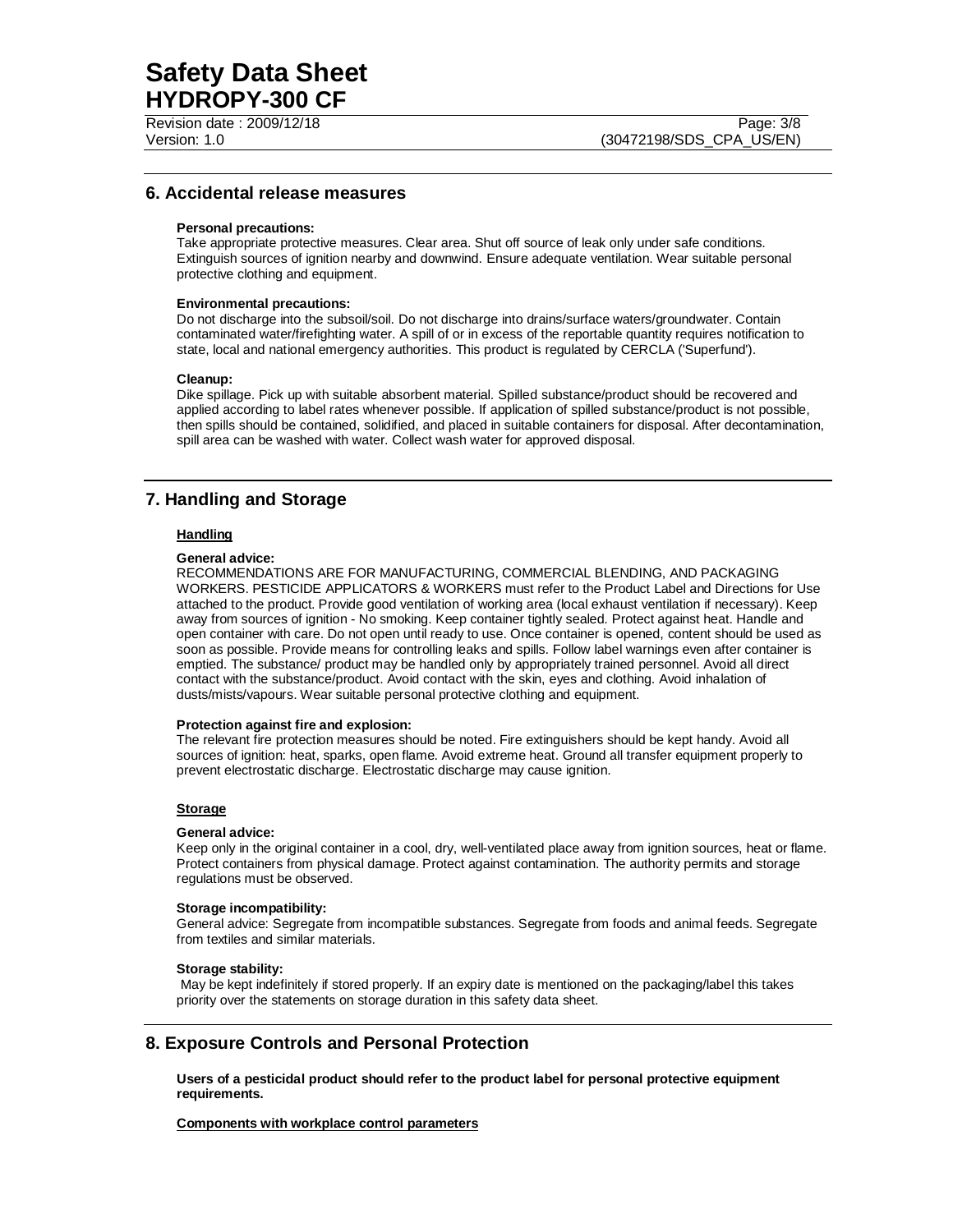Revision date : 2009/12/18 Page: 4/8

Version: 1.0 (30472198/SDS\_CPA\_US/EN)

| Pyrethrins |
|------------|
|------------|

OSHA PEL 5 mg/m3 ;

ACGIH TWA value 5 mg/m3 ;

# **Advice on system design:**

Whenever possible, engineering controls should be used to minimize the need for personal protective equipment.

# **Personal protective equipment**

## **RECOMMENDATIONS FOR MANUFACTURING, COMMERCIAL BLENDING, AND PACKAGING WORKERS:**

# **Respiratory protection:**

Wear respiratory protection if ventilation is inadequate. Wear a NIOSH-certified (or equivalent) organic vapour/particulate respirator. For situations where the airborne concentrations may exceed the level for which an air purifying respirator is effective, or where the levels are unknown or Immediately Dangerous to Life or Health (IDLH), use NIOSH-certified full facepiece pressure demand self-contained breathing apparatus (SCBA) or a full facepiece pressure demand supplied-air respirator (SAR) with escape provisions.

## **Hand protection:**

Chemical resistant protective gloves, Protective glove selection must be based on the user's assessment of the workplace hazards.

## **Eye protection:**

Safety glasses with side-shields. Tightly fitting safety goggles (chemical goggles). Wear face shield if splashing hazard exists.

## **Body protection:**

Body protection must be chosen depending on activity and possible exposure, e.g. head protection, apron, protective boots, chemical-protection suit.

## **General safety and hygiene measures:**

RECOMMENDATIONS FOR MANUFACTURING, COMMERCIAL BLENDING, AND PACKAGING WORKERS Wear long sleeved work shirt and long work pants in addition to other stated personal protective equipment. Work place should be equipped with a shower and an eye wash. Handle in accordance with good industrial hygiene and safety practice. Personal protective equipment should be decontaminated prior to reuse. Gloves must be inspected regularly and prior to each use. Replace if necessary (e.g. pinhole leaks). Take off immediately all contaminated clothing. Store work clothing separately. Hands and/or face should be washed before breaks and at the end of the shift. No eating, drinking, smoking or tobacco use at the place of work. Keep away from food, drink and animal feeding stuffs.

# **9. Physical and Chemical Properties**

| Form:                | liauid               |                                              |
|----------------------|----------------------|----------------------------------------------|
| Odour:               | characteristic       |                                              |
| Colour:              | white                |                                              |
| pH value:            | 5.9                  | (20 °C) (as such)                            |
| Freezing point:      | approx. $0^{\circ}C$ | Information applies to the solvent.          |
| Boiling point:       | approx. $100 °C$     | Information applies to the solvent.          |
| Vapour pressure:     | 23 hPa               | Information applies to the solvent.<br>20 °C |
| Density:             | 1.015 $q/cm3$        | 20 °C                                        |
| Relative density:    | 1.015                | $68 \text{ }^{\circ}$ F)<br>(calculated)     |
| Viscosity, dynamic:  | 4.96 mPa.s           | 68 °F                                        |
| Solubility in water: |                      | miscible                                     |

# **10. Stability and Reactivity**

## **Conditions to avoid:**

Avoid all sources of ignition: heat, sparks, open flame. Avoid extreme temperatures. Avoid prolonged exposure to extreme heat. Avoid contamination. Avoid electro-static discharge.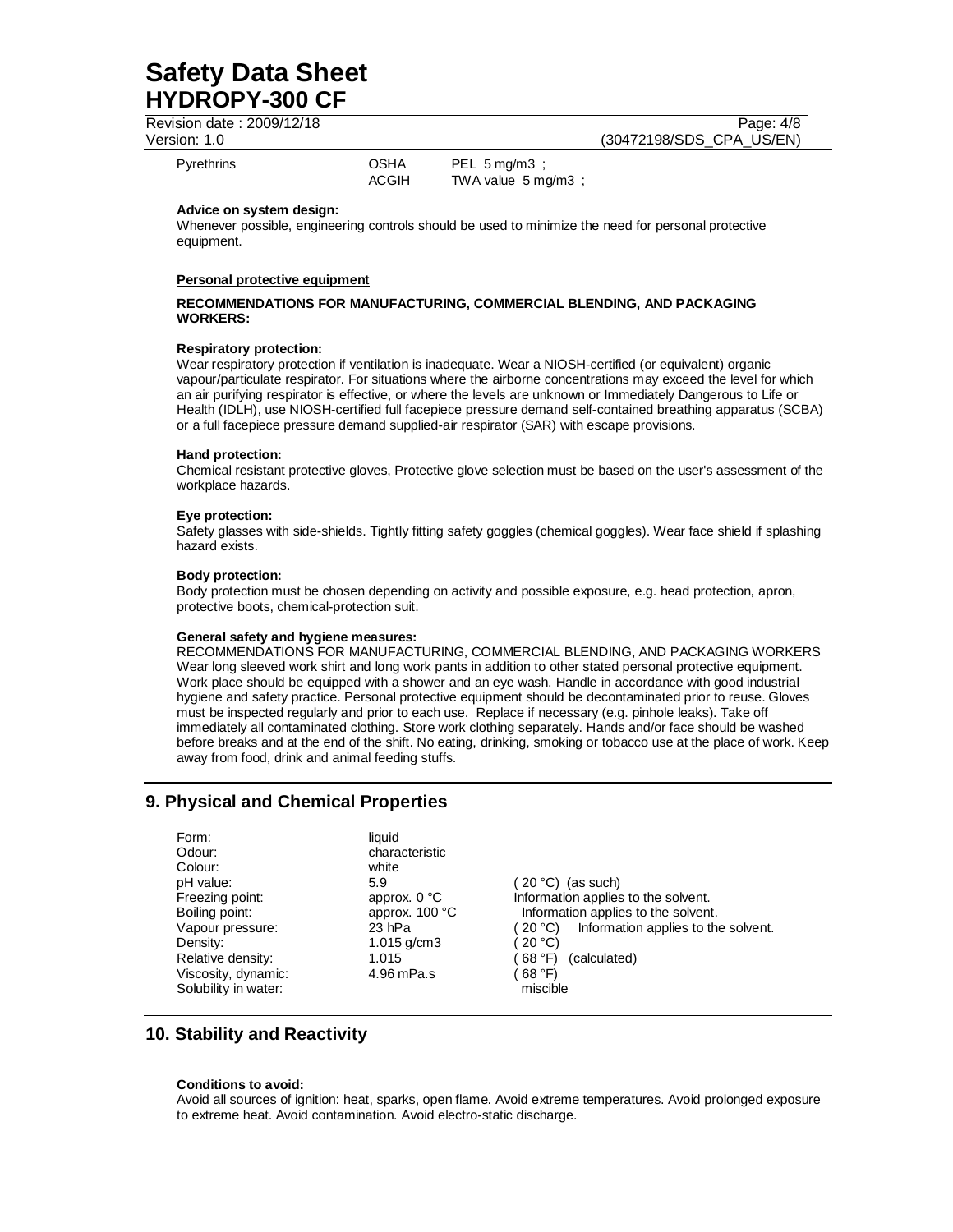Revision date : 2009/12/18 Page: 5/8

## **Substances to avoid:**

inorganic acids, bases, oxidizing agents

#### **Hazardous reactions:**

The product is chemically stable.

### **Decomposition products:**

No hazardous decomposition products if stored and handled as prescribed/indicated., Prolonged thermal loading can result in products of degradation being given off.

#### **Thermal decomposition:**

Possible thermal decomposition products: carbon monoxide, carbon dioxide, nitrogen dioxide, nitrogen oxide Stable at ambient temperature. If product is heated above decomposition temperature toxic vapours may be released. To avoid thermal decomposition, do not overheat.

#### **Corrosion to metals:**

Corrosive effects to metal are not anticipated.

# **11. Toxicological information**

## **Acute toxicity**

**Oral:** Type of value: LD50 Species: rat Value: > 5,000 mg/kg

## **Inhalation:**

Type of value: LC50 Species: rat Value:  $> 4.1$  mg/l Exposure time: 4 h

#### **Dermal:**

Type of value: LD50 Species: rabbit Value: > 2,000 mg/kg

### **Irritation / corrosion**

**Skin:**  Species: rabbit Result: Slightly irritating.

**Eye:** Species: rabbit Result: Slightly irritating.

### **Sensitization:**

Species: guinea pig Result: Caused skin sensitization in animal studies.

#### **Genetic toxicity**

Information on: pyrethrum No mutagenic effects reported.

Information on: Piperonyl butoxide

Results from a number of mutagenicity studies with microorganisms and mammalian cell culture are available. Taking into account all of the information, there is no indication that the substance is mutagenic.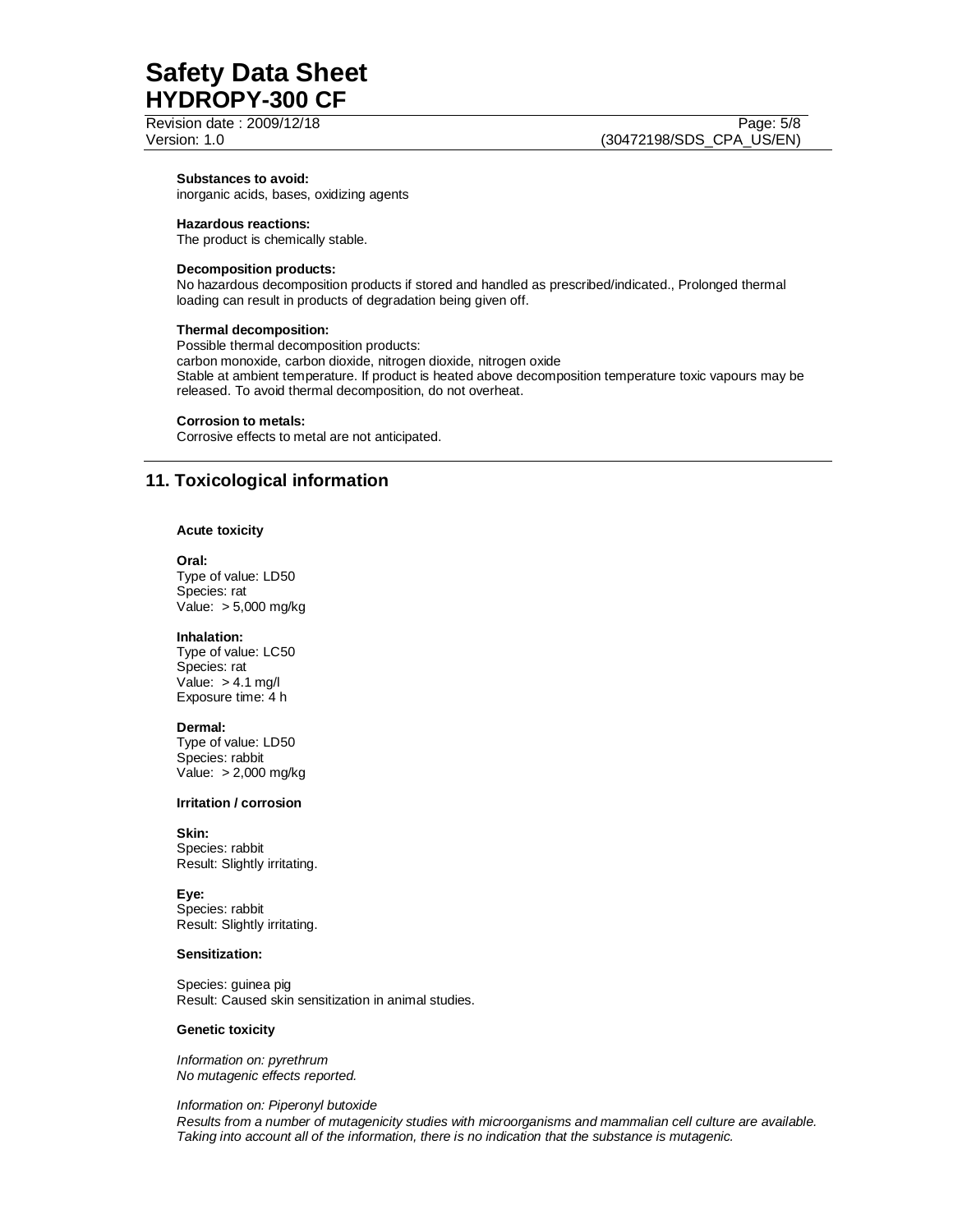Revision date : 2009/12/18 Page: 6/8

Version: 1.0 (30472198/SDS\_CPA\_US/EN)

## Information on: n-Octyl bicycloheptene dicarboximide

Results from a number of mutagenicity studies with microorganisms and mammalian cell culture are available. Taking into account all of the information, there is no indication that the substance is mutagenic. ----------------------------------

## **Carcinogenicity**

Information on: pyrethrum Not Likely to Be Carcinogenic to Humans. Information on: Piperonyl butoxide The US EPA has classified this substance with the rating of 'C', possible human carcinogen. ----------------------------------

### **Reproductive toxicity**

Information on: pyrethrum No reproductive toxic effects reported. Information on: Piperonyl butoxide No reproductive toxic effects reported. Information on: n-Octyl bicycloheptene dicarboximide No reproductive toxic effects reported. ---------------------------------

#### **Development:**

Information on: pyrethrum No indications of a developmental toxic / teratogenic effect were seen in animal studies. Information on: Piperonyl butoxide No indications of a developmental toxic / teratogenic effect were seen in animal studies. Information on: n-Octyl bicycloheptene dicarboximide No indications of a developmental toxic / teratogenic effect were seen in animal studies. ----------------------------------

# **12. Ecological Information**

#### **Fish**

Information on: pyrethrum Acute: Oncorhynchus mykiss/LC50 (96 h): 0.0051 mg/l

Information on: Piperonyl butoxide Acute: other Oncorhynchus mykiss/LC50 (96 h): 6.12 mg/l

Information on: n-Octyl bicycloheptene dicarboximide Acute: Oncorhynchus mykiss/LC50 (96 h): 1.4 mg/l ----------------------------------

## **Aquatic invertebrates**

Information on: pyrethrum Acute: Daphnia magna/EC50 (48 h): 0.0116 mg/l

Information on: Piperonyl butoxide Acute: other Daphnia magna/EC50 (48 h): 0.51 mg/l

Information on: n-Octyl bicycloheptene dicarboximide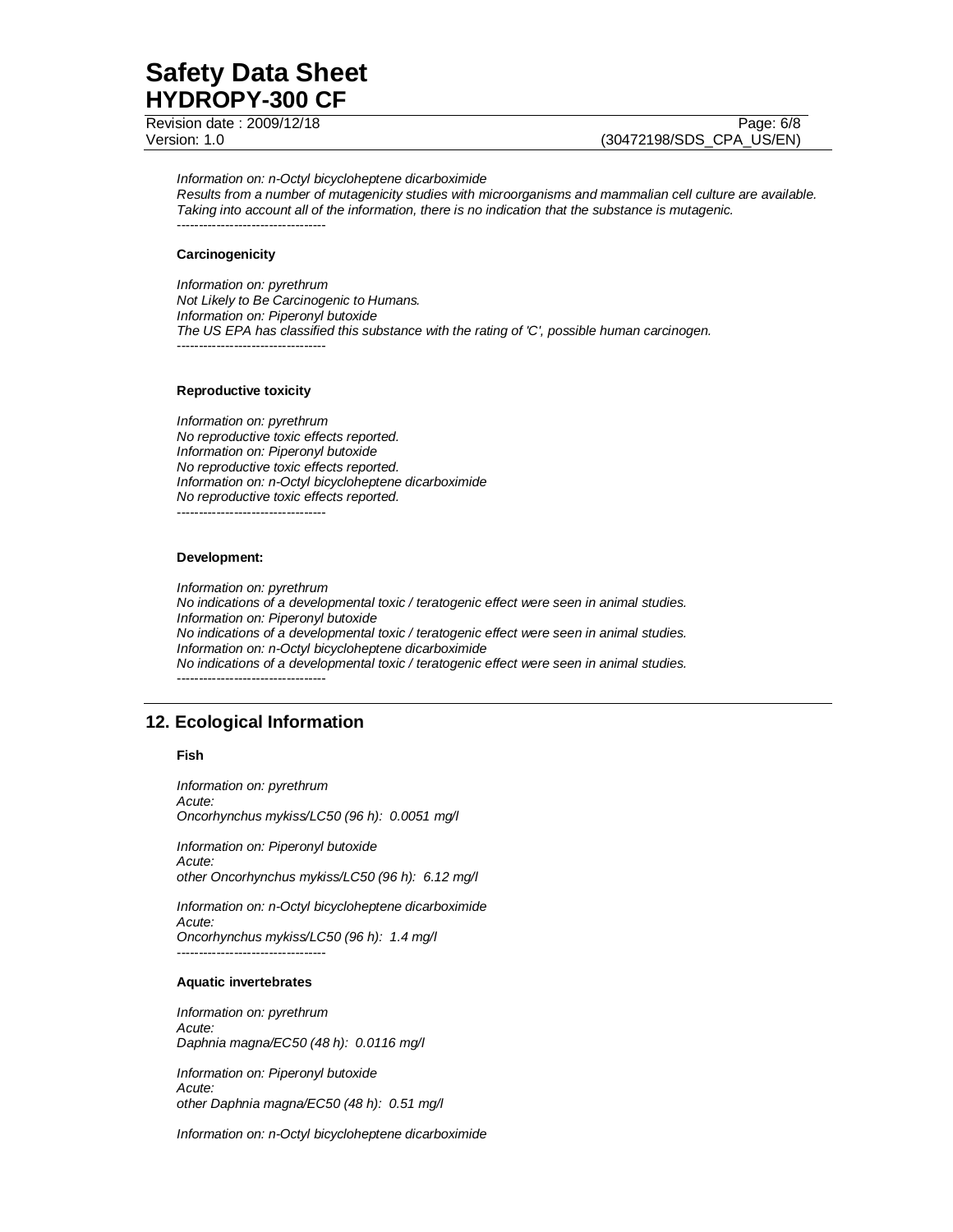Revision date : 2009/12/18 Page: 7/8

Version: 1.0 (30472198/SDS\_CPA\_US/EN)

Acute:

Daphnia magna/LC50 (48 h): 2.3 mg/l ----------------------------------

# **13. Disposal considerations**

## **Waste disposal of substance:**

Pesticide wastes are regulated. If pesticide wastes cannot be disposed of according to label instructions, contact the State Pesticide or Environmental Control Agency or the Hazardous Waste representative at the nearest EPA Regional Office for guidance.

## **Container disposal:**

Rinse thoroughly at least three times (triple rinse) in accordance with EPA recommendations. Consult state or local disposal authorities for approved alternative procedures such as container recycling. Recommend crushing, puncturing or other means to prevent unauthorized use of used containers.

# **14. Transport Information**

Reference Bill of Lading

# **15. Regulatory Information**

## **Federal Regulations**

| <b>Registration status:</b><br>Chemical<br>TSCA. US  |                                           | blocked / not listed |                                     |  |  |  |
|------------------------------------------------------|-------------------------------------------|----------------------|-------------------------------------|--|--|--|
| Crop Protection                                      | TSCA. US                                  | released / exempt    |                                     |  |  |  |
| EPCRA 311/312 (Hazard categories):<br>Acute: Chronic |                                           |                      |                                     |  |  |  |
| <b>EPCRA 313:</b>                                    |                                           |                      |                                     |  |  |  |
| <b>CAS Number</b><br>51-03-6                         | <b>Chemical name</b><br>Piperonylbutoxide |                      |                                     |  |  |  |
| <b>CERCLA RQ</b><br>1 LBS                            | <b>CAS Number</b><br>121-21-1             |                      | <b>Chemical name</b><br>pyrethrin I |  |  |  |
| <b>State regulations</b>                             |                                           |                      |                                     |  |  |  |
| <b>State RTK</b><br>ma, nj, pa                       | <b>CAS Number</b><br>8003-34-7            |                      | <b>Chemical name</b><br>Pyrethrins  |  |  |  |

# **16. Other Information**

# **Refer to product label for EPA registration number.**

Recommended use: insecticide

BASF supports worldwide Responsible Care® initiatives. We value the health and safety of our employees, customers, suppliers and neighbors, and the protection of the environment. Our commitment to Responsible